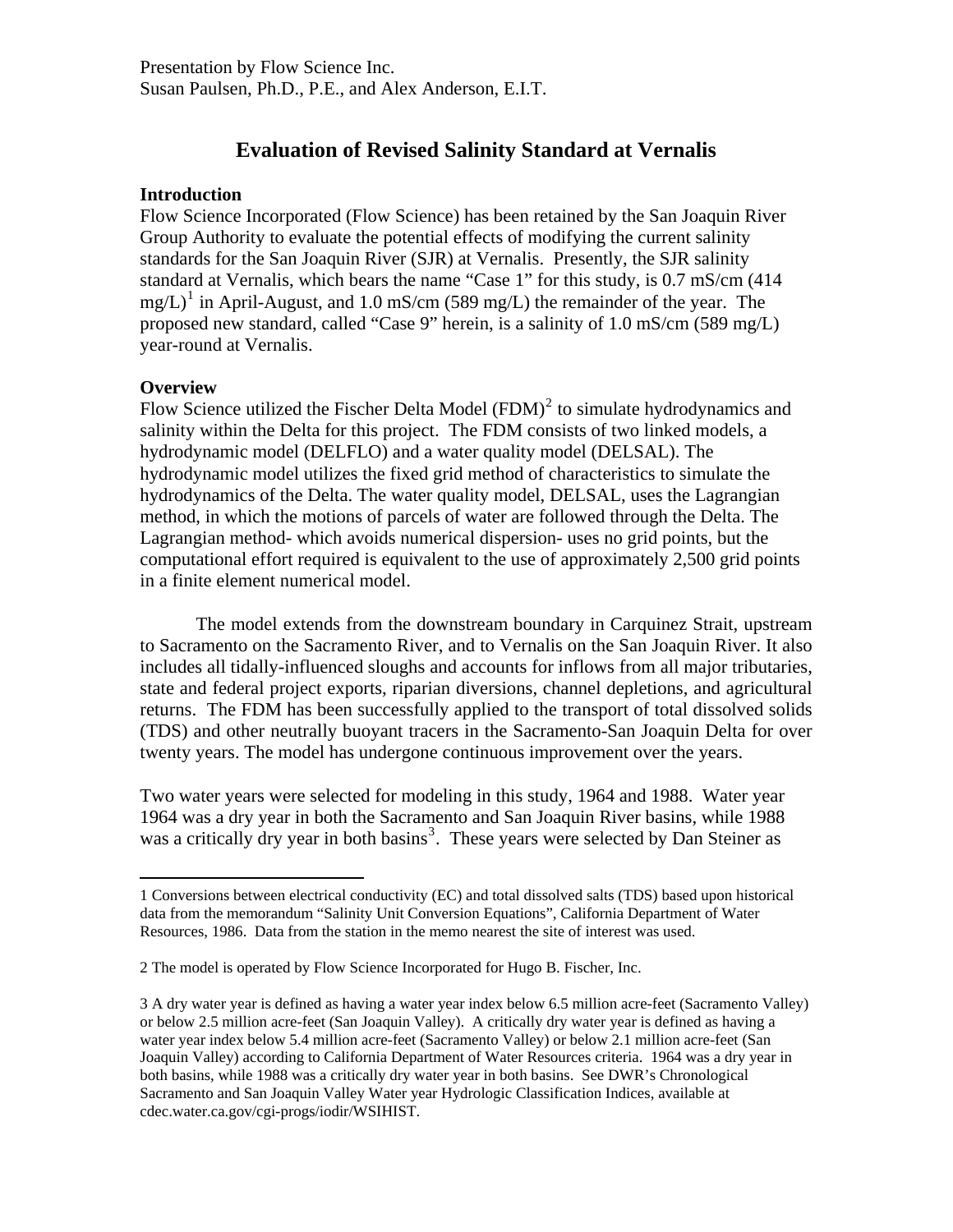representative of a range of hydrologic conditions in which the proposed SJR salinity changes are likely to have the largest effect.

Eight different scenarios were modeled for this study. The eight scenarios stem from two basic configurations: a baseline case, called "Case 1", and the new SJR salinity standard case, called "Case 9". These two cases are then modified in various ways to reflect possible or anticipated changes in the Delta. These changes include 1) implementation of the South Delta Improvement Plan  $(SDIP)^4$  $(SDIP)^4$ , 2) a modified operation schedule for the Head of Old River Barrier (HORB), and 3) a combination of alternatives 1 and 2. Each of these eight scenarios was modeled for both water years 1964 and 1988. The table below shows all the scenario names and the differences between them.

|                                       | Modified HORB Schedule <sup>a</sup>   SDIP Operations <sup>p</sup> |   |
|---------------------------------------|--------------------------------------------------------------------|---|
| Case 1 (Baseline)                     |                                                                    |   |
| <b>Case 9 (New Salinity Standard)</b> |                                                                    |   |
| <b>Case 1-HORB</b>                    |                                                                    |   |
| <b>Case 9-HORB</b>                    |                                                                    |   |
| <b>Case 1-SDIP</b>                    |                                                                    |   |
| <b>Case 9-SDIP</b>                    |                                                                    | X |
| <b>Case 1-SDIP-HORB</b>               |                                                                    | X |
| <b>Case 9-SDIP-HORB</b>               |                                                                    |   |

**Table 1: Summary of Modeled Scenarios** 

a. Standard HORB schedule is as follows: In place Apr. 16-May 15 and Oct. 1-Nov. 30. Modified HORB schedule is: In place Apr. 16-May 15 and Oct. 1- Oct. 31.

b. SDIP operations include changes in export rates from the Banks and Tracy Pumping Plants and changes in flow rates to the Sacramento and Mokelumne Rivers.

Input data for the model were obtained from several sources. Dan Steiner provided river and export flow rates, as well as San Joaquin River electrical conductivity (electrical conductivity was converted to TDS for model use, see footnote 1). Salinity for other rivers was assumed by Flow Science based on previous experience<sup>[5](#page-1-1)</sup>. Gates and barriers were modeled according to current barrier operations based on information obtained from  $DWR<sup>6</sup>$  $DWR<sup>6</sup>$  $DWR<sup>6</sup>$ . The table below summarizes the barrier operation schedules for the HORB, the Old River Barrier at Tracy (ORB), the Middle River Barrier (MRB), and the Grant Line Canal Barrier (GLCB). The table shows the dates that the barriers were in place.

 $\overline{a}$ 

<span id="page-1-0"></span><sup>4</sup> SDIP CALSIM simulations performed by DWR are preliminary and may change at a later date.

<span id="page-1-1"></span><sup>5</sup> Flow Science assumed salinity as follows: Sacramento River and Yolo Bypass: 100 mg/L; Calaveras River and Mokelumne River: 72 mg/L.

<span id="page-1-2"></span><sup>6</sup> Emails from Andy Chu, Senior Water Resources Engineer, California Department of Water Resources, 1/13/05; Mark Holderman, Chief-Temporary Barriers Project, California Department of Water Resources, 1/27/05.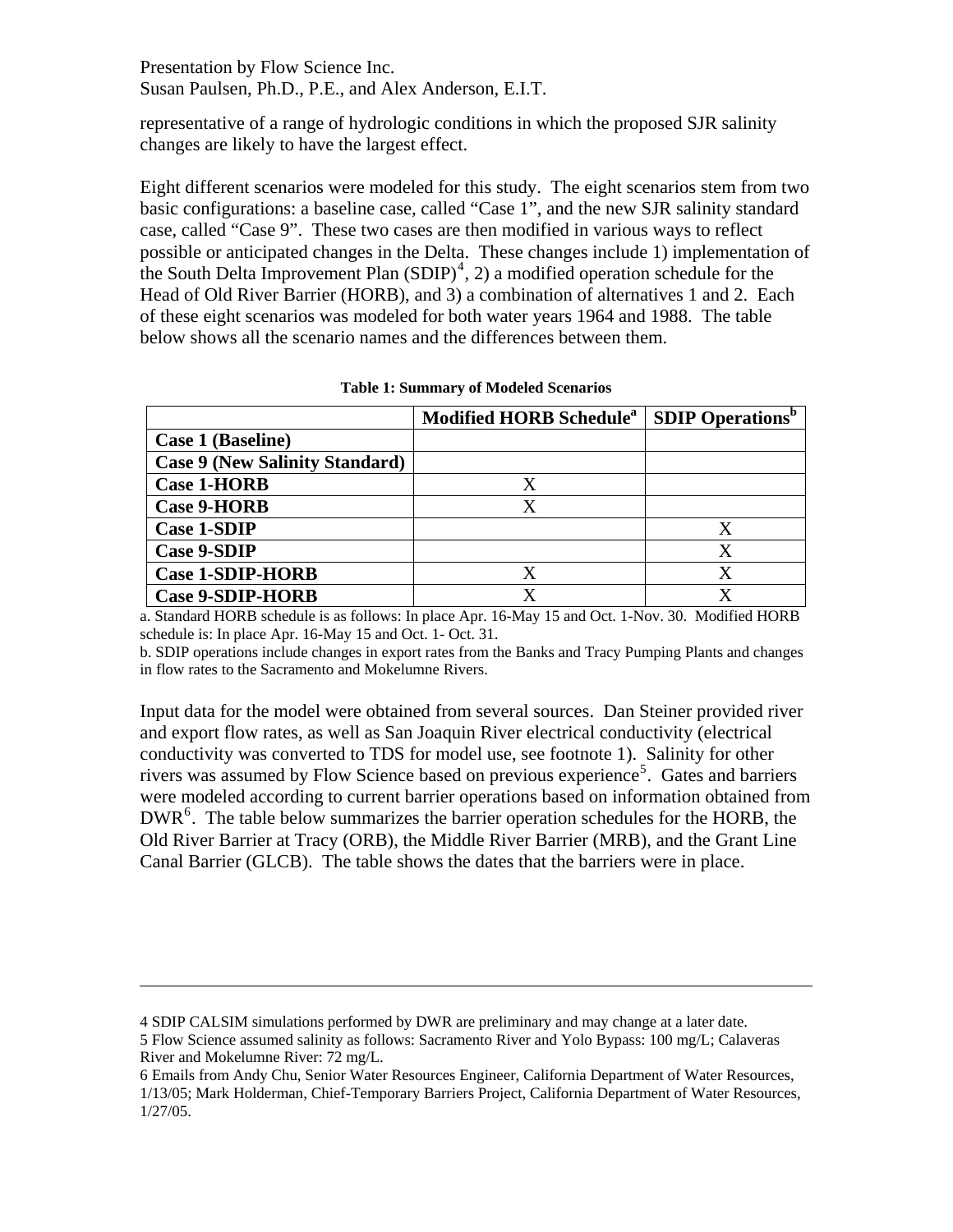|                   | <b>Standard, SDIP scenarios</b>   | <b>HORB, SDIP-HORB scenarios</b>       |  |
|-------------------|-----------------------------------|----------------------------------------|--|
| HORB <sup>a</sup> | Apr. 16-May 15; Notched Oct. 1-   | Apr. 16-May 15; Notched Oct. 1-Oct. 31 |  |
|                   | Nov. 30                           |                                        |  |
| ORB <sup>b</sup>  | Apr. 16-Sep. 15; Notched Sep. 16- | Apr. 16-Sep. 15; Notched Sep. 16-Nov.  |  |
|                   | Nov. 30;                          | 30:                                    |  |
| MRB <sup>c</sup>  | Same as ORB                       | Same as ORB                            |  |
| GLCB <sup>d</sup> | Same as ORB                       | Same as ORB                            |  |

| <b>Table 2: Barrier Operations for Modeled Scenarios</b> |  |  |  |
|----------------------------------------------------------|--|--|--|
|----------------------------------------------------------|--|--|--|

a. HORB was simulated as spanning the full channel width at elevation 10 feet (all elevations reference NGVD29). The fall notch is 32 feet wide at elevation 0.0 feet.

b. ORB was simulated as spanning the full channel width at elevation 4 feet. The fall notch is 10 feet wide at elevation 0.5 feet.

c. MRB was simulated as spanning the full channel width at elevation 3 feet. The fall notch is 10 feet wide at elevation 0.3 feet.

d. GLCB was simulated as spanning the full channel width at elevation 3.5 feet. The fall notch is 10 feet wide at elevation 0.5 feet.

Before presenting the results, it is necessary to understand the assumptions that are built into the results. Flow Science made the following assumptions for modeling purposes:

- No culverts were placed in the three agricultural barriers (ORB, MRB, and GLCB), though "notches" were cut according to DWR specifications in the fall, as shown in Table 2.
- Clifton Court Forebay gates were assumed to be open all of WY64 because CCFB did not exist in WY64. Historical CCFB gate operations were used for WY88.
- The Delta Cross Channel Barrier (DXC) was simulated as open from the first of each month until the month's "open days" quota is spent, where the number of open days were specified by the CALSIM modeling. This is in accordance with DWR's modeling practices<sup>[7](#page-2-0)</sup>.
- All CCWD diversions are assumed to be through Rock Slough Pumping Plant #1 (i.e. no Old River diversions).
- Monthly data from CALSIM were transformed to daily data by assigning each day its corresponding month's average value (i.e. flow/salinity were not "smoothed" between months).
- Note that diversions, exports, and river flow rates employed are not actual WY64 and WY88 historical flows, but those specified in CALSIM runs provided by Dan Steiner.

 $\overline{a}$ 

<span id="page-2-0"></span><sup>7</sup> Telephone conversation with Andy Chu, Senior Water Resources Engineer, California Department of Water Resources, 1/18/05.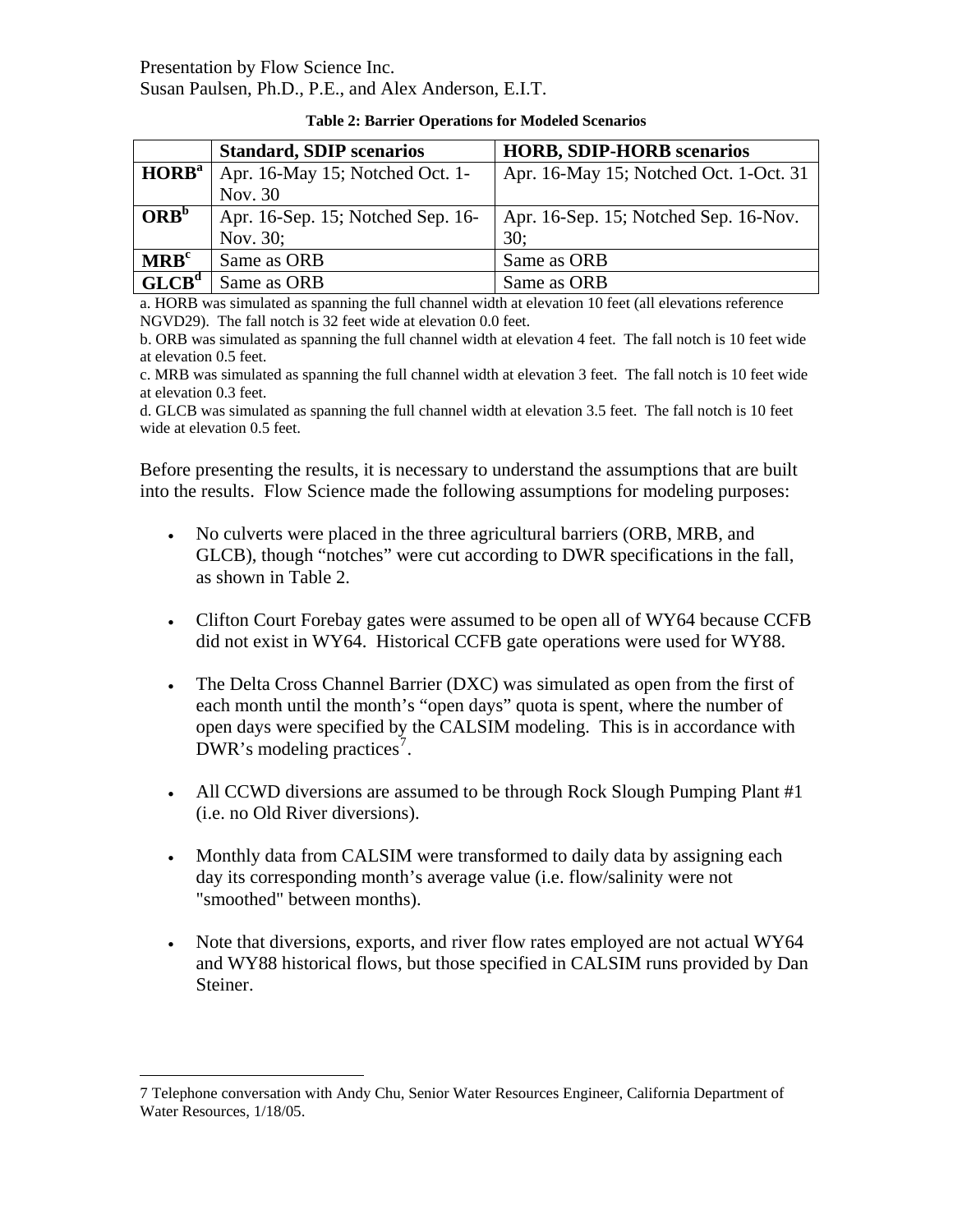#### **Results**

The proposed changes to the SJR salinity standard at Vernalis will have a small impact mg/L (0.07 mS/cm), once again observed in the month of August. This salinity increase, on salinity in the Delta under the conditions modeled. As shown in Figure 1, the salinity in Clifton Court Forebay will change by less than 10 mg/L (0.02 mS/cm) for nine months of water year 1964, and the largest salinity change for Clifton Court is 28 mg/L (0.06 mS/cm), occurring in the month of August. The increase of 28 mg/L (0.06 mS/cm) in August represents an increase in salinity of approximately 7%, from 380 mg/L (0.67 mS/cm) to 408 mg/L (0.73 mS/cm), as shown in Figure 2. Other areas of the Delta mirror this trend. In Rock Slough, for example, the greatest increase in salinity is 38 from 499 mg/L (0.91 mS/cm) to 537 mg/L (0.98 mS/cm), represents an increase of  $8\%$ (see Figures 5 and 6).

Flow Science also monitored major export locations to determine where SJR water leaves 1964, approximately 34% of the water that flowed down the SJR past Vernalis exited the water exits the Delta through the State Delta Pumping Plant. Approximately 1 percent of approximately 21%, represents in-Delta consumptive use, evaporation, net Delta outflow, Pumping Plant, 23% State Delta Pumping Plant, 1% Rock Slough Pumping Plant #1, and the Delta. Results are shown in Figures 12 and 13. For Cases 1 and 9 in water year Delta through the Tracy Pumping Plant, while another approximately 44% of the SJR SJR left the Delta through Rock Slough Pumping Plant #1. The remaining SJR water, and water which remains in the Delta beyond the study period. In water year 1988 Cases 1 and 9, SJR water fate was as follows (percentages are approximate): 39% Tracy 37% remainder.

In addition to examining salinity values and sources of water, Flow Science has examined patterns in the Delta. Figures 14 and 15 show the "flow split" at this location, i.e., the approximately 50% of the SJR water flows down Old River into the southwest Delta how the three agricultural barriers (Middle River Barrier, Grant Line Canal Barrier, and Old River Barrier at Tracy) as well as the Head of Old River Barrier influence flow percentage of SJR water that flows down Old River and the percentage of SJR water flowing toward the ship channel, along with barrier operations. Figure 6 represents a model scenario with standard HORB operations, while Figure 7 shows the flow split when the HORB is in place only 4/16-5/15 and 10/1-10/31. The figures clearly show that the flow split is strongly dependent on the barrier operations. While all barriers are in place, nearly all of the SJR water flows north. When the barriers are removed, region. Figure 14 shows that even when the HORB is open, if the agricultural barriers remain in place and are configured as simulated here, very little water will flow down Old River.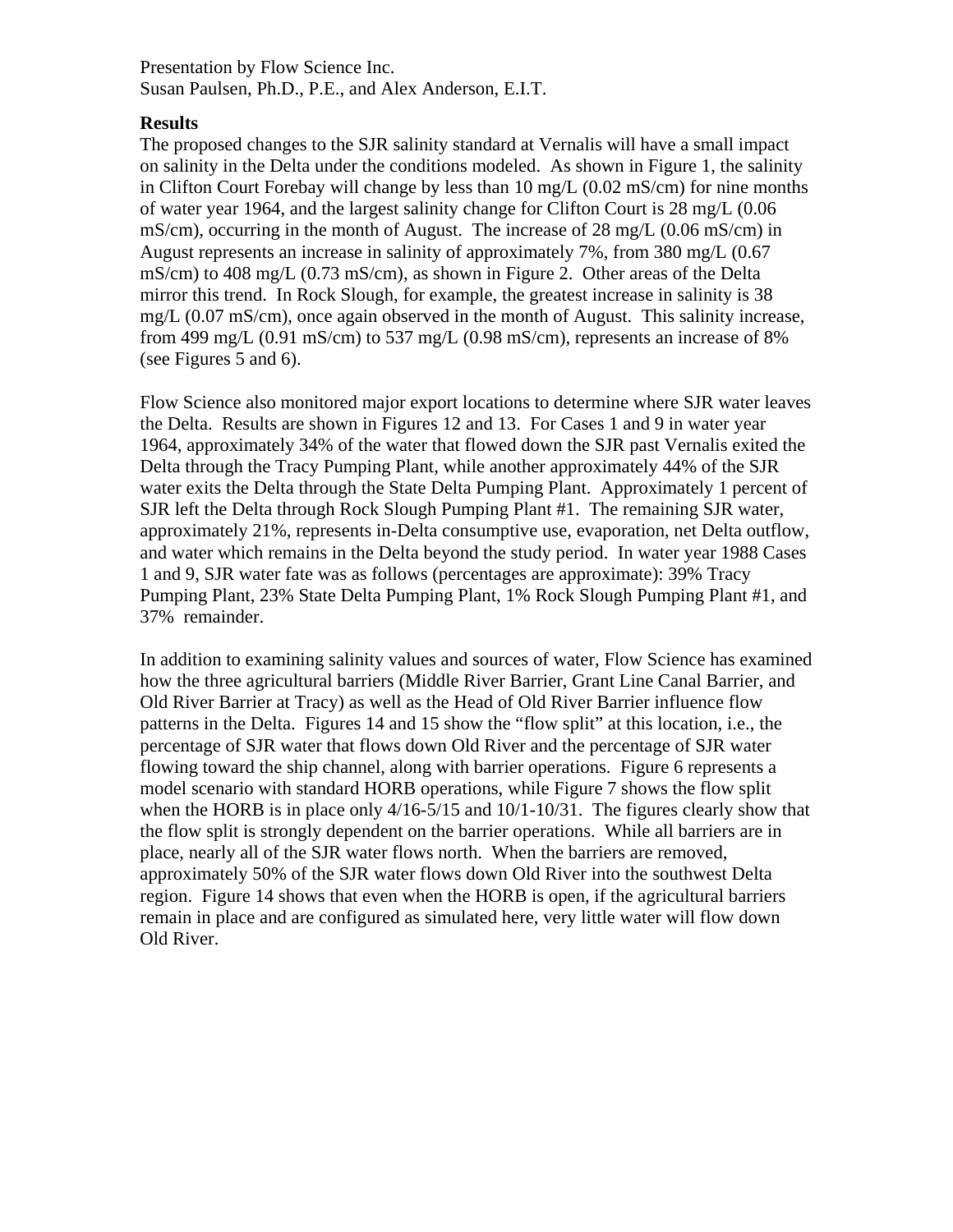

**Figure 1: Average change in salinity in Clifton Court due to change in SJR salinity at Vernalis, WY64** 

**Figure 2: Average percent change in salinity in Clifton Court due to change in SJR salinity at Vernalis, WY64** 

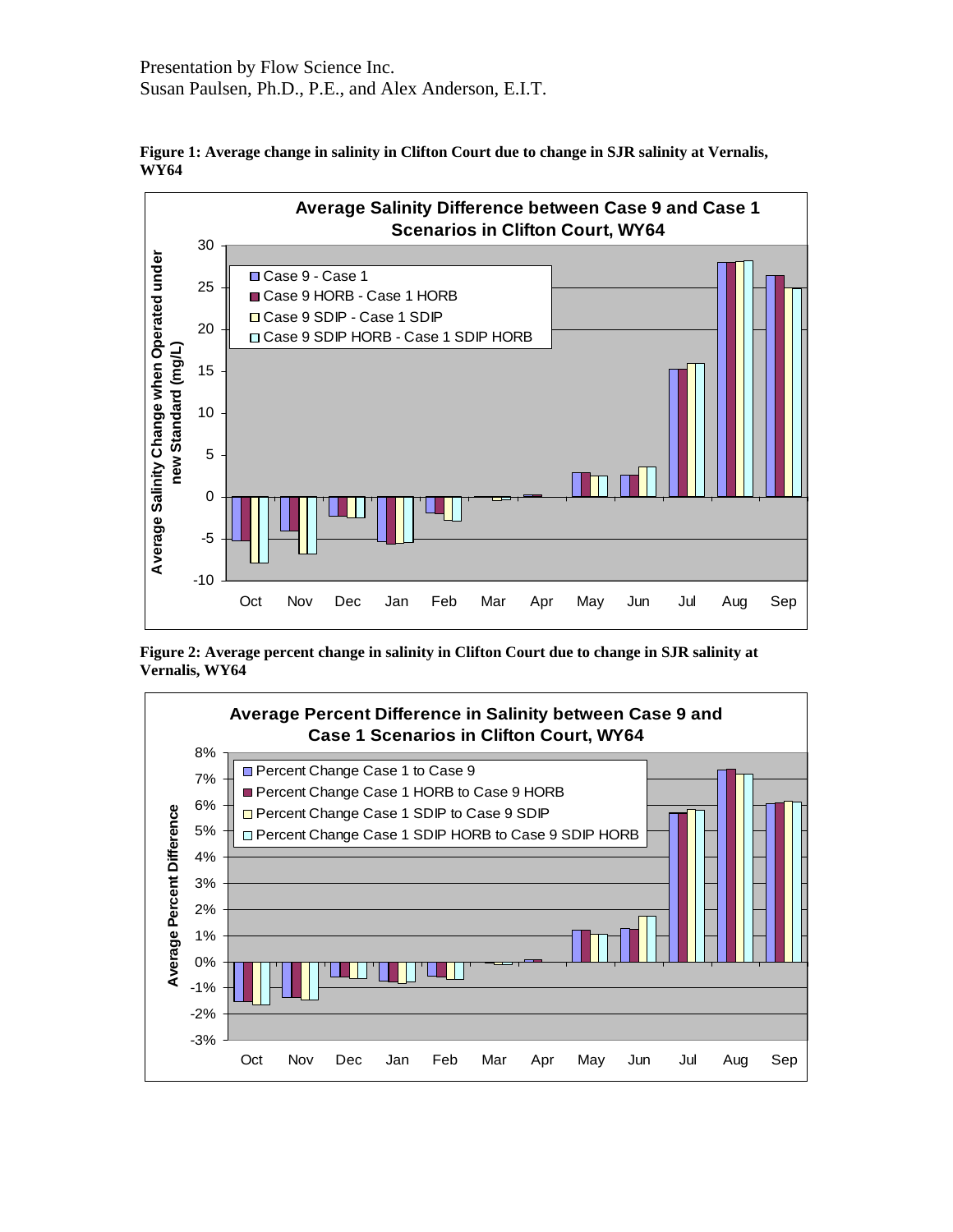Presentation by Flow Science Inc.

Susan Paulsen, Ph.D., P.E., and Alex Anderson, E.I.T.





**Figure 4: Average percent change in salinity in Clifton Court due to change in SJR salinity at Vernalis, WY88** 



**Figure 5: Average change in salinity in Rock Slough due to change in SJR salinity at Vernalis, WY64**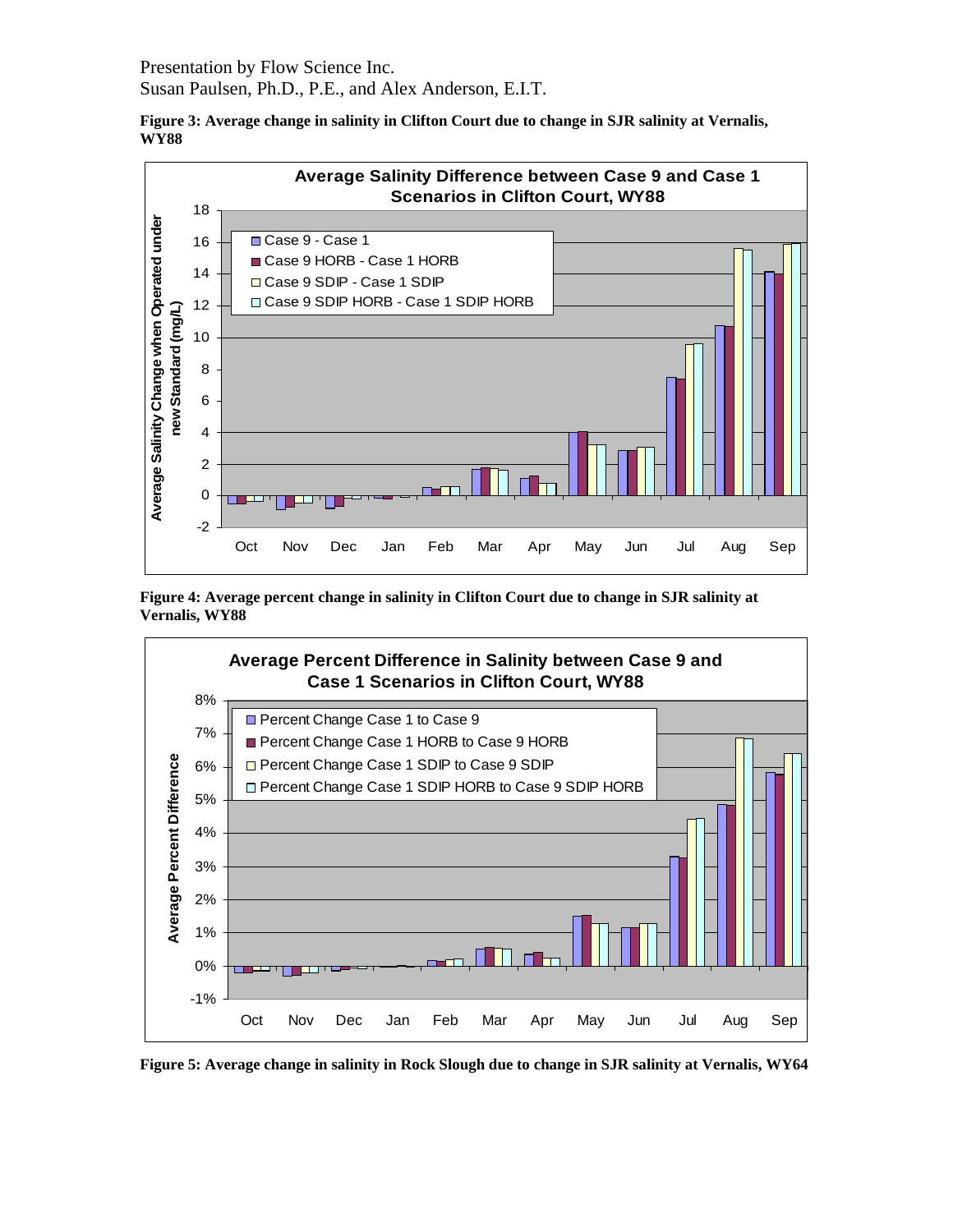





**Figure 7: Average change in salinity in Rock Slough due to change in SJR salinity at Vernalis, WY88**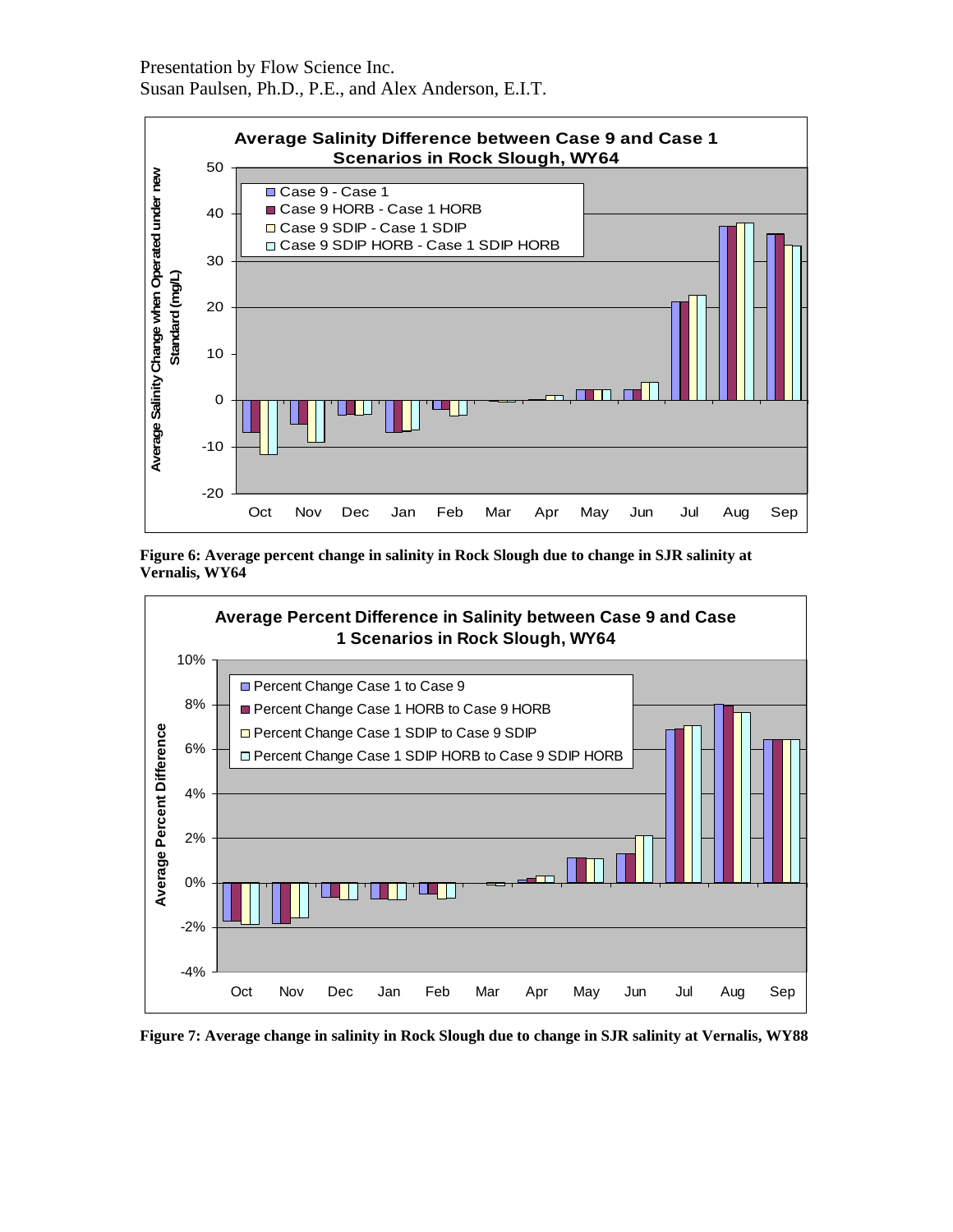





**Figure 9: Salinity at Vernalis, Case 1 scenarios and Case 9 scenarios, WY64**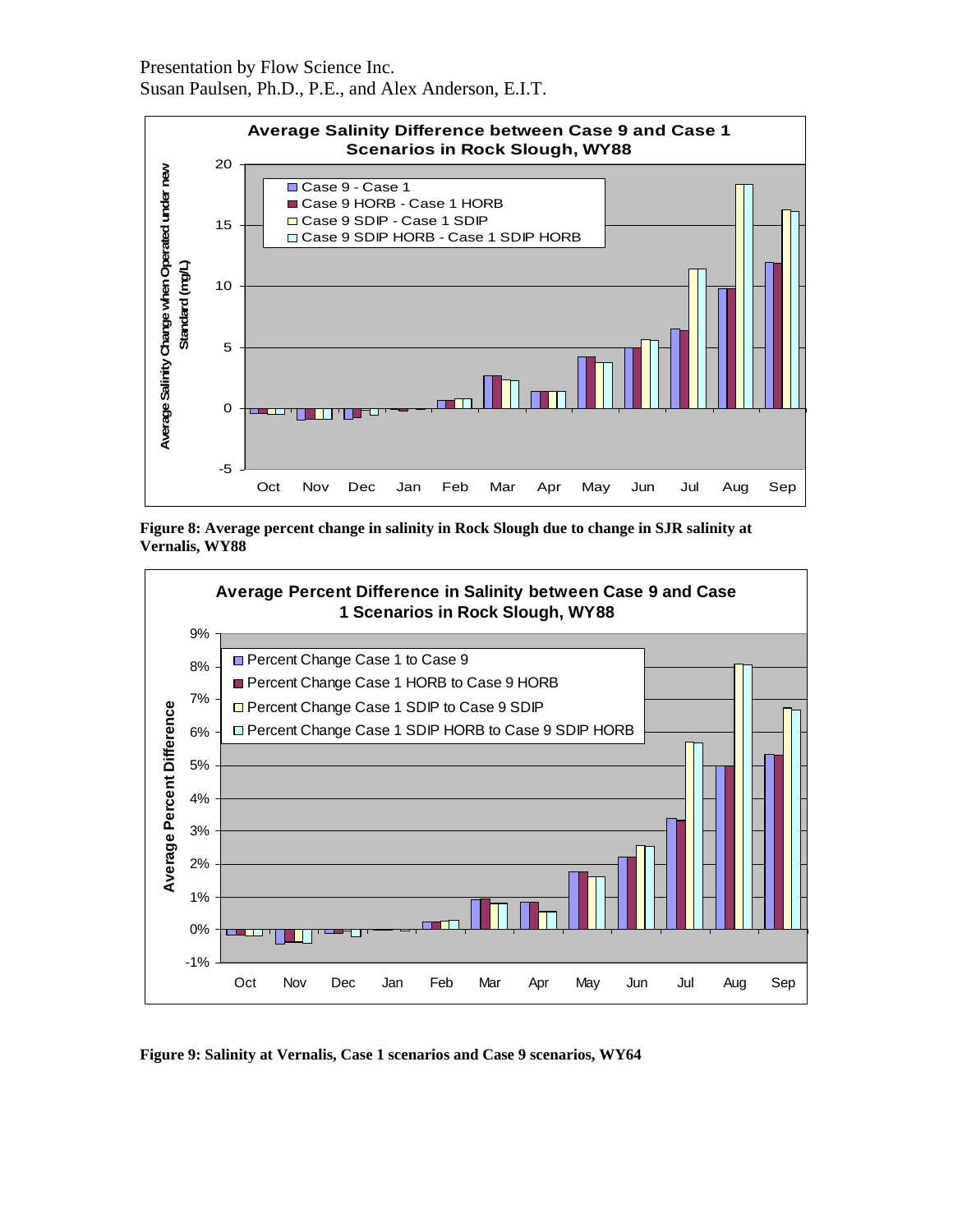

**Figure 10: Salinity at Vernalis, Case 1 scenarios and Case 9 scenarios, WY88** 



**Figure 11: Salinity in Clifton Court Forebay, Case 1 and Case 9, WY64** 

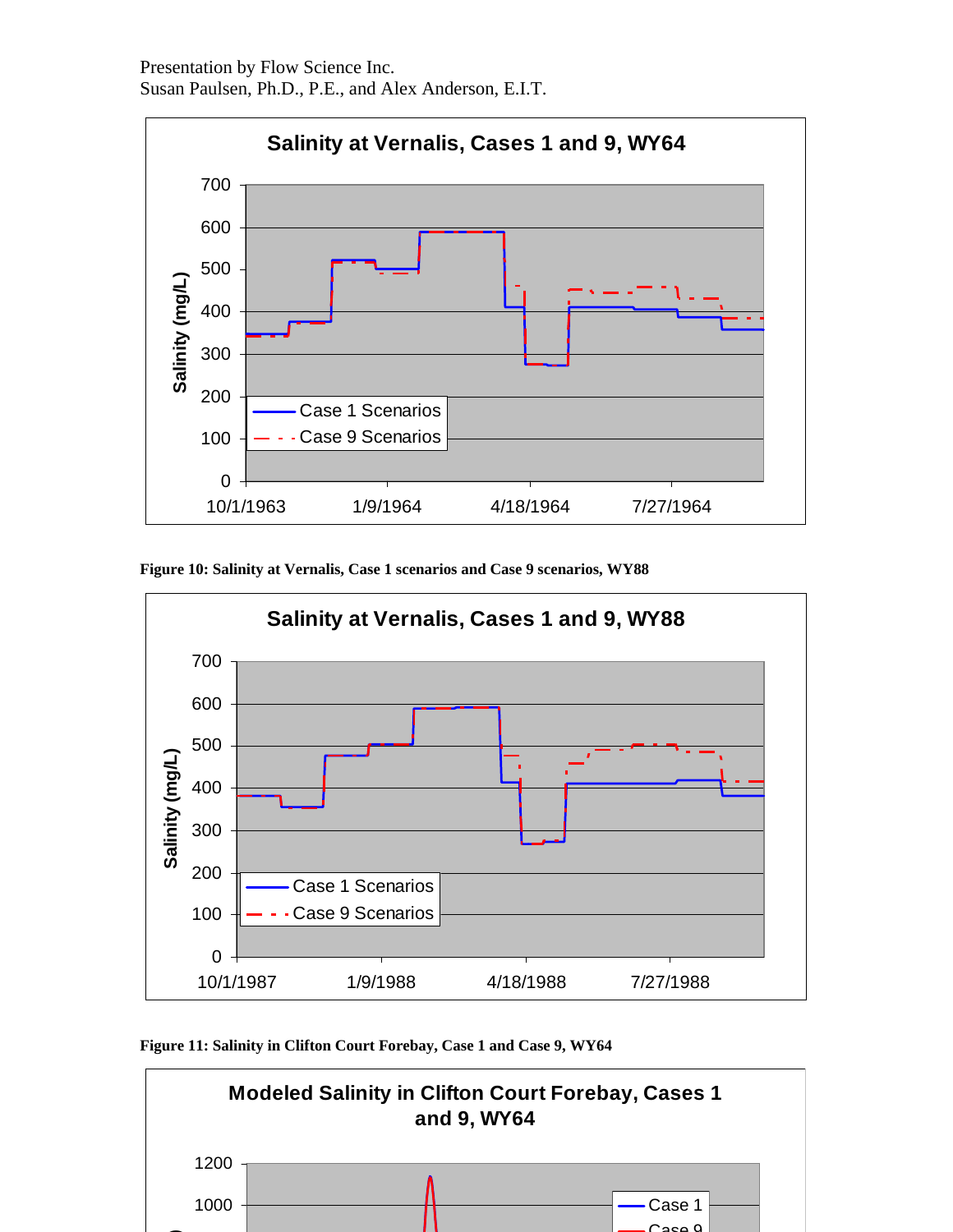**Figure 12: Fate of San Joaquin River water during water year 1964**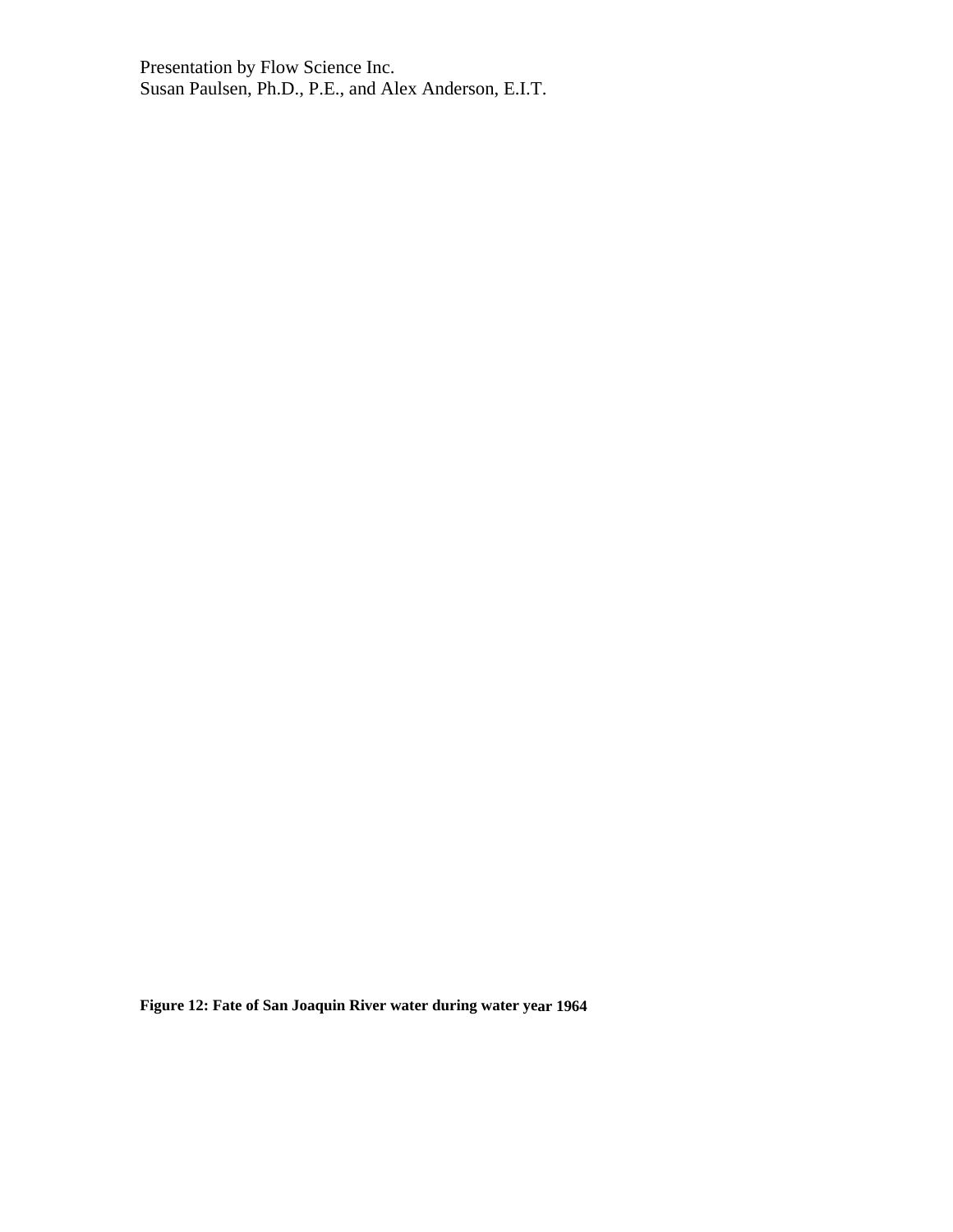

**Figure 13: Fate of San Joaquin River water during water year 1988** 



**Figure 14: Flow split at confluence of Old and San Joaquin Rivers with standard HORB schedule**